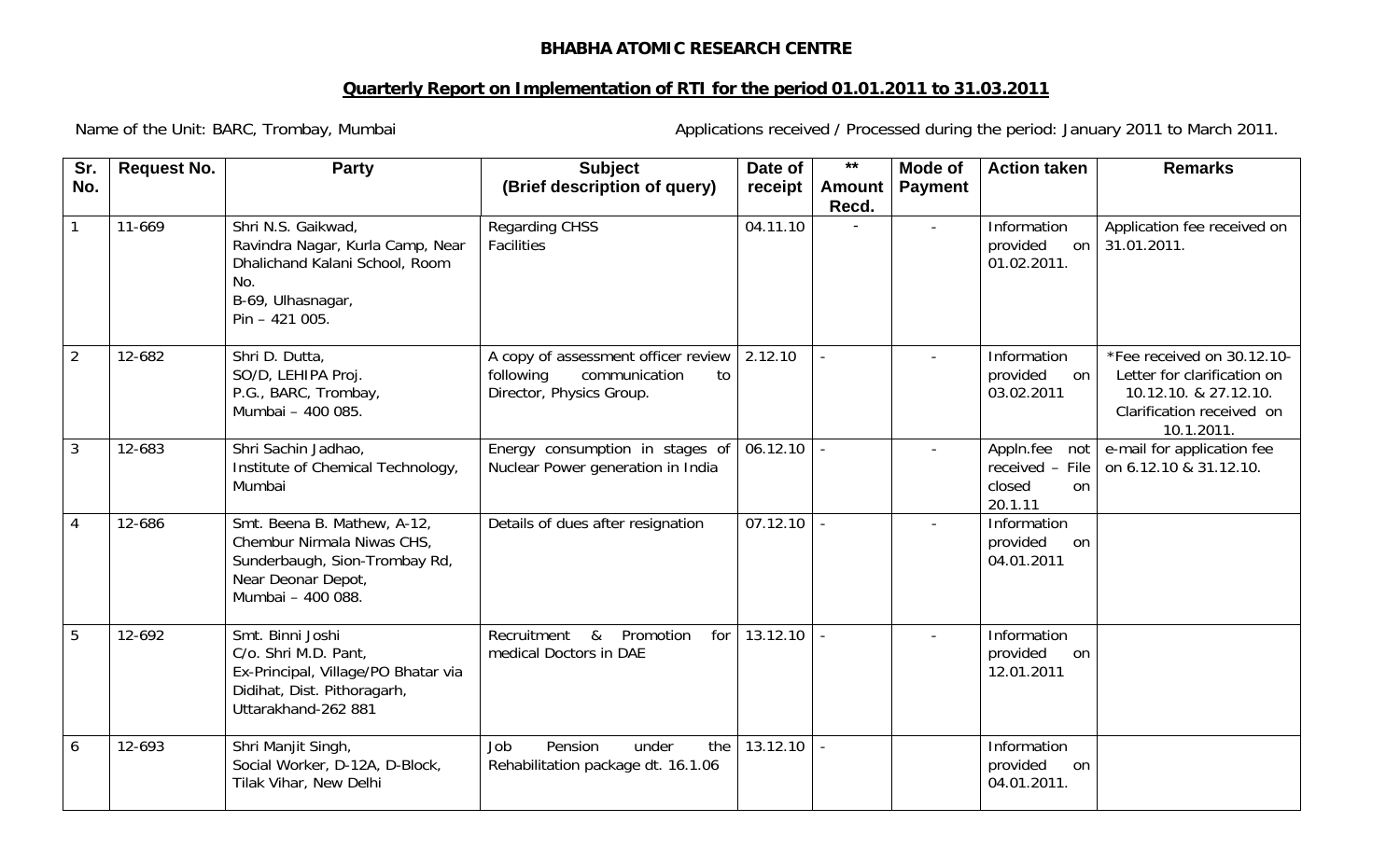| Sr. | <b>Request No.</b> | <b>Party</b>                                                                                                                                                 | <b>Subject</b>                                                                                | Date of             | $***$                  | Mode of                           | <b>Action taken</b>                                                                         | <b>Remarks</b>                            |
|-----|--------------------|--------------------------------------------------------------------------------------------------------------------------------------------------------------|-----------------------------------------------------------------------------------------------|---------------------|------------------------|-----------------------------------|---------------------------------------------------------------------------------------------|-------------------------------------------|
| No. |                    |                                                                                                                                                              | (Brief description of query)                                                                  | receipt             | <b>Amount</b><br>Recd. | <b>Payment</b>                    |                                                                                             |                                           |
| 7   | 12-696             | Shri R. P. Mandewal 10/198, New<br>BPT Colony, Nadkarni Park, Wadala<br>(E), Mumbai - 400 037.                                                               | Breath Analyzer use in BARC                                                                   | 15.12.10            |                        | $\overline{\phantom{a}}$          | Information<br>provided<br>on<br>10.01.2011.                                                |                                           |
| 8   | 12-701             | Shri Y. Tyagi<br>D-4516, RRCAT Colony, PO RRCAT,<br>Indore $-452013$ .                                                                                       | Additional<br>qualification<br>for<br>departmental promotion                                  | 21.12.10            |                        |                                   | Information<br>provided<br>on<br>12.01.2011.                                                |                                           |
| 9   | 01-705             | Shri Ashok S. Mungekar ESD(V),<br>ESG, BARC Hosp., A'nagar, Mumbai<br>$-94$                                                                                  | Arrears of monetary benefit on<br>promotion                                                   | 04.01.11            | ₹ 10/-                 | Cash                              | Information<br>provided<br>on<br>25.01.2011.                                                |                                           |
| 10  | 01-706             | Smt. Suruchi Sharma,<br>Vatsalya, 19, Cantonment Colony,<br>Dr. Ambedkar Ngr, MHOW (M.P)-<br>453 441                                                         | Syllabus/copies<br>0f<br>previous<br>mark of<br>papers/percentage of<br>Addn. qualifying exam | 10.01.11            | ₹ 10/-                 | <b>IPO</b>                        | Information<br>provided<br>on<br>15.03.2011.                                                | Interim reply issued on<br>8.2.11         |
| 11  | 01-707             | Shri T. Ratnavali, C/o. T. David<br>(Retd. HM), 1-1138, Pedavegi<br>Mandal, Janampet PO,<br>Eluru - 534 475, AP                                              | Written test for entry info OCES of<br><b>BARC</b>                                            | 10.01.11            |                        | <b>BPL</b><br>Category-<br>No fee | Information<br>provided<br>on<br>01.02.2011.                                                |                                           |
| 12  | 01-708             | Shri S. Pugazhendi, SA/B, IC No.<br>6025, RPoD, RpG, IGCAR,<br>Kalpakkam - 603 102                                                                           | Syllabus/Question pattern of Deptt.<br>Promotion exam                                         | 13.01.11            |                        | Paid at<br><b>IGCAR</b>           | Information<br>provided<br>15.03.2011.                                                      | Interim reply issued on<br>on $ 8.2.2011$ |
| 13  | 01-709             | Shri Arun Koli & Shri P. Keni,<br>Turbhe Macchimar vividh karyakari<br>sahakari Soc. Ltd., (TMVKSSL),<br>Near Ram Mandir, Trombay,<br>Koliwada, Mumbai - 88. | Information regarding RCC drain<br>the<br>behind<br>Trombay,<br>Koliwada<br>cemetry           | 13.01.11            | $\blacksquare$         | Paid at<br><b>DCSE</b>            | Information<br>denied<br>on<br>$20.01.2011. -$<br>Joint appln. on<br>Society<br>letterhead. |                                           |
| 14  | 01-710             | Shri Santosh Kumar, Sankara<br>Vilasam, Neeravils, Perinadu PO,<br>Kollam,<br>Kerala - 691 601.                                                              | Working hours for Data Entry<br>Operator                                                      | 13.01.11            | ₹ 10/-                 | <b>IPO</b>                        | Information<br>provided<br>on<br>08.02.2011.                                                | Appln fee recd on 02.02.11                |
| 15  | $01 - 711$         | Shri Bhupendra Singh, C-26/4,<br>RRCAT Col., Indore - 452 013.                                                                                               | for<br>Promotion<br>Asst.<br>norms<br>Foreman.                                                | 13.01.11            | ₹ 10/-                 | <b>IPO</b>                        | Information<br>provided<br>on<br>18.01.2011.                                                |                                           |
| 16  | 01-712             | Shri Samir M. Gavkar, NG/106/011                                                                                                                             | Information<br>regarding<br>payment                                                           | $14.01.11$ ₹ $10/-$ |                        | Cash                              | Information                                                                                 | Issued in Hindi                           |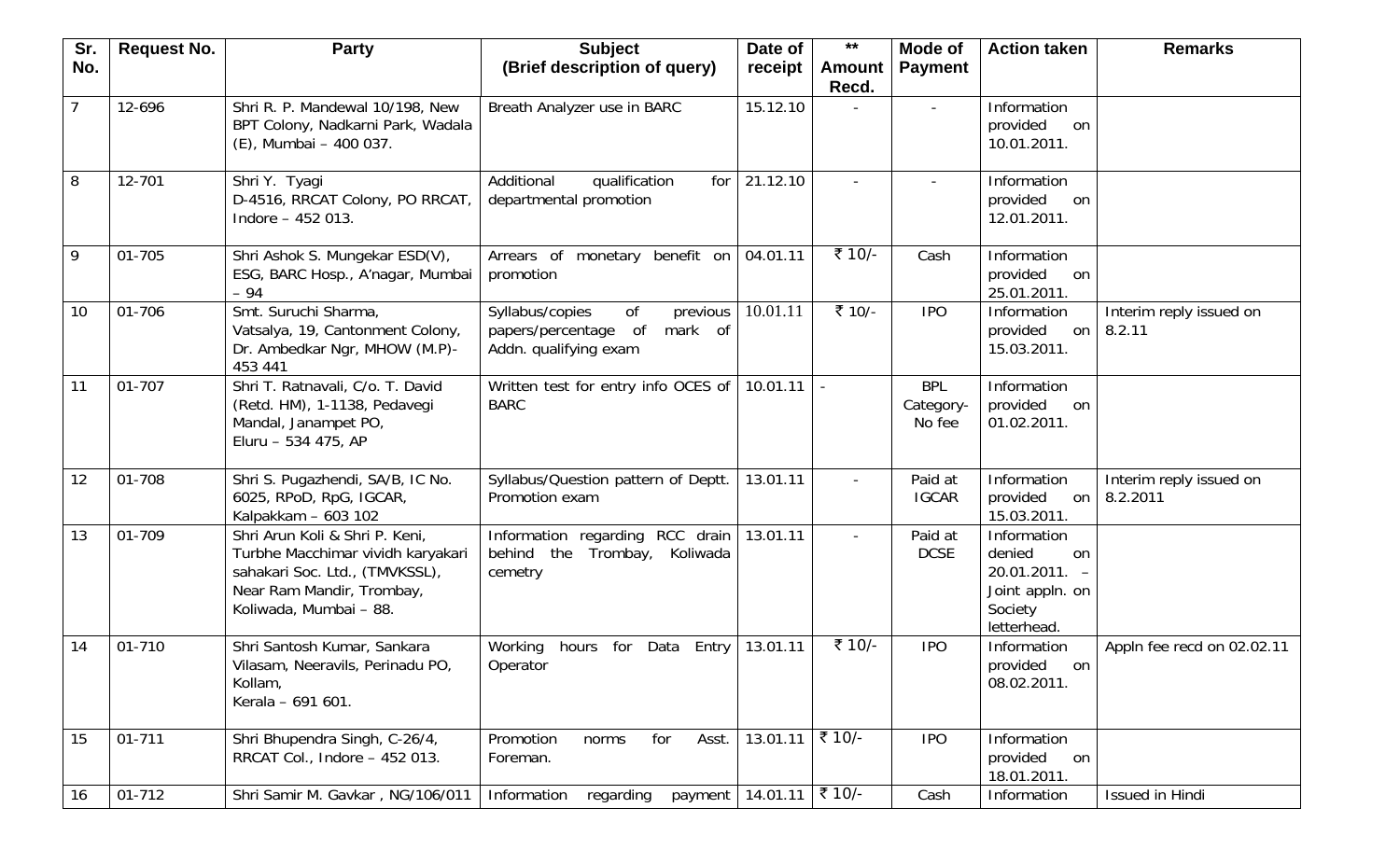| Sr. | <b>Request No.</b> | <b>Party</b>                                                                                                                       | <b>Subject</b>                                                                                         | Date of  | $***$                  | Mode of                | <b>Action taken</b>                                                          | <b>Remarks</b>             |
|-----|--------------------|------------------------------------------------------------------------------------------------------------------------------------|--------------------------------------------------------------------------------------------------------|----------|------------------------|------------------------|------------------------------------------------------------------------------|----------------------------|
| No. |                    |                                                                                                                                    | (Brief description of query)                                                                           | receipt  | <b>Amount</b><br>Recd. | <b>Payment</b>         |                                                                              |                            |
|     |                    | (Empl. No. 21268), Transport<br>Sect., BARC, Trombay, Mumbai -<br>400 085.                                                         | against PRIS.                                                                                          |          |                        |                        | provided<br>on<br>11.02.2011.                                                |                            |
| 17  | 01-713             | Shri Devidas P. Chikane,<br>Bldg.No.1, Room No.17,<br>Ganesh Apptts., Chittaranjandas<br>Rd., Dombivali(E), Thane-421 201.         | Post-Graduation<br>Sponsorship for<br>Course by BARC.                                                  | 17.01.11 | ₹ 10/-                 | Cash                   | Information<br>provided<br>on<br>25.01.2011.                                 |                            |
| 18  | 01-714             | Dr.Satish Mishra, 104-Akashganga,<br>Anushakti Nagar, Mumbai-400094.                                                               | Advt. for the post of Medical Officer<br>(GDMO) for dispensary                                         | 19.01.11 | ₹ 10/-                 | <b>DD</b>              | Information<br>provided<br>on<br>08.02.2011.                                 |                            |
| 19  | 01-715             | Shri Madhale R.D., Sunil Kirana<br>Stores, Opp. Bharat Nagar Transit<br>Camp, Mankhurd, Mumbai-74                                  | details<br>Smt.Soumaya<br>of<br>Pay<br>R.Madhale Nurse & Shri Kamlakar<br>M.Ingle, UDC, TMS (2 Applns) | 24.1.11  | ₹ 20/-                 | Cash                   | Information<br>provided<br>on<br>03.02.2011<br>୍ଷ<br>08.02.11.               | Appln fee red on 27.01.11  |
| 20  | 01-716             | Smt.Purnima S.Joshi, C/o.Shri<br>Ghanashyam Khulbe, Plot No.2,<br>Acharya Wadi, Vadavali Vill.<br>Chembur, Mumbai-400074.          | Pay details of Shri Shankar D.Joshi,<br>T/E, RRMD, BARC,                                               | 24.01.11 | ₹ 10/-                 | <b>DD</b>              | Information<br>provided<br>on<br>02.02.2011.                                 |                            |
| 21  | 01-717             | Smt.Satyawati, 2, Golf Links Sadan,<br>Golf Links, New Delhi - 110003                                                              | Details of cases filed in CAT                                                                          | 24.1.11  |                        | Paid at<br><b>DoPT</b> | Information<br>provided<br>on<br>07.02.11                                    |                            |
| 22  | 01-718             | Shri Y. Raghavndra, H.No.38, Near<br>R.R.High School, Muniswara<br>Layout, Dodda Bomma Sandra,<br>Vidyaranya pura(post), Bangalore | Appointment letter for the post of<br>SO/C(Medical)(GMO Cat-V) in RMP,<br>Mysore                       | 24.1.11  | ₹ 10/-                 | <b>IPO</b>             | Transfered<br>u/s. 6(3)<br>to<br>RMP,<br>PIO,<br>Mysore<br>on<br>31.01.2011. |                            |
| 23  | 01-719             | Dr.S.K.H. Auluck, 14-F, Malayagiri,<br>Anushakti Nagar, Mumbai-400094                                                              | Documents related to Work Orter<br>No.A&CED/PE(P)/KP/5397<br>dtd.30.10.2008                            | 21.1.11  | ₹ 10/-                 | Cash                   | Information<br>denied<br>u/s.<br>8(1)(a)(e)(j)<br>on 23.02.11                |                            |
| 24  | 01-720             | Kum. Rashmi Sharma, EF-625,<br>Sarojini Nagar, New Delhi-1100023                                                                   | Recruitment Rules for the post of<br>Medical Social Worker/Psychiatric<br>Social Worker.               | 25.1.11  | ₹ $10/-$               | <b>IPO</b>             | Information<br>provided<br>on<br>10.02.2011.                                 |                            |
| 25  | $01 - 721$         | Shri Raja J. Khan, C/o vijaylaxmi<br>Hotel, R. No. 9, Prayag Ngr Soc., L.<br>U. Gadkari Road, Chembur,<br>Mumbai - 74.             | Details of total service of Shri J. N.<br>Pathan, Dr. Gr-II, TS.                                       | 27.1.11  | ₹ 10/-                 | <b>DD</b>              | Information<br>provided<br>on<br>15.02.2011.                                 | Appln fee recd on 15.02.11 |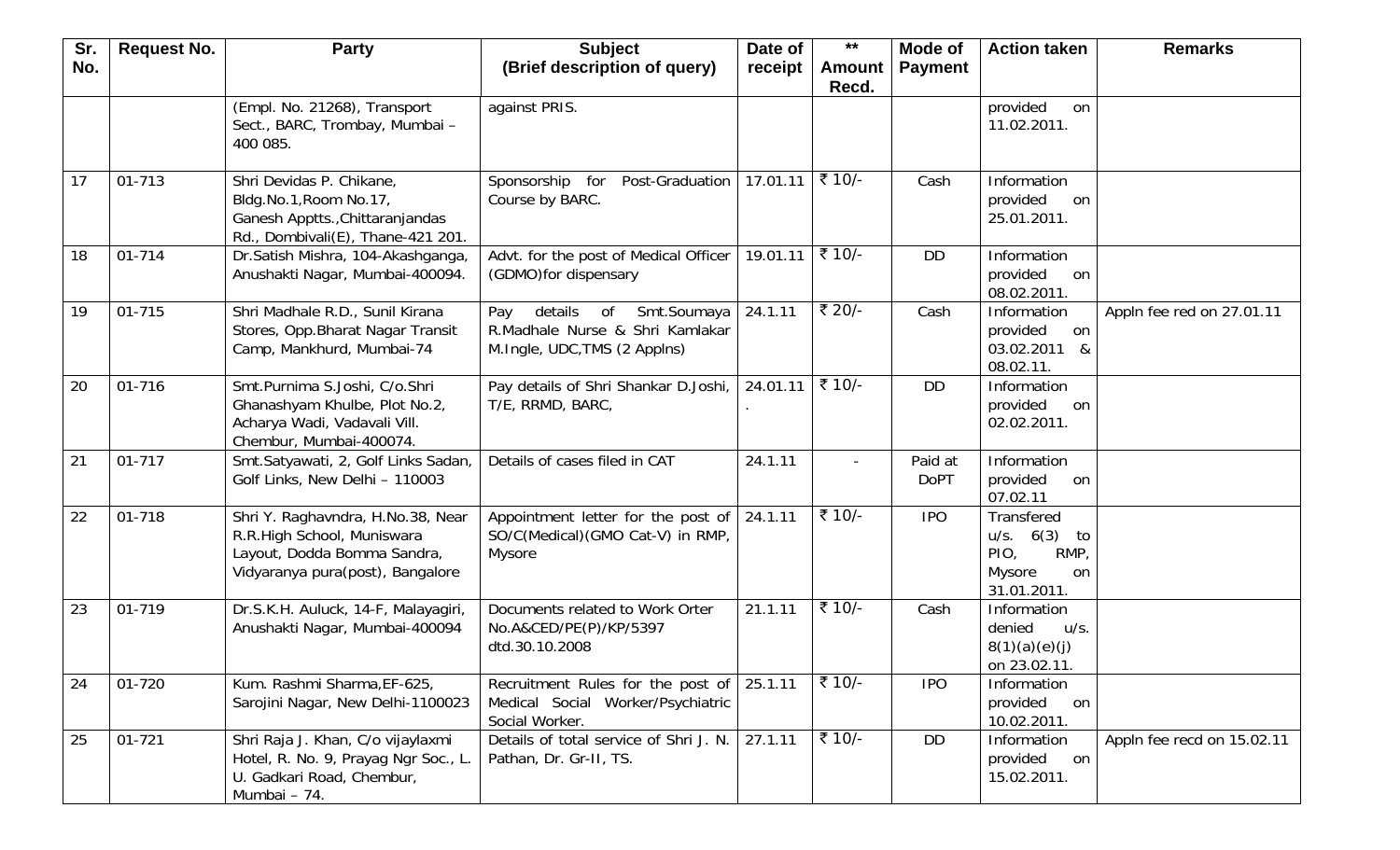| Sr. | <b>Request No.</b> | <b>Party</b>                       | <b>Subject</b>                                       | Date of  | $***$                | Mode of        | <b>Action taken</b>     | <b>Remarks</b>                      |
|-----|--------------------|------------------------------------|------------------------------------------------------|----------|----------------------|----------------|-------------------------|-------------------------------------|
| No. |                    |                                    | (Brief description of query)                         | receipt  | Amount               | <b>Payment</b> |                         |                                     |
|     |                    |                                    |                                                      |          | Recd.                |                |                         |                                     |
| 26  | 01-722             | Shri Prabhakar H. Koli, Tarang     | Improper slope of RCC<br>drain                       | 27.1.11  | ₹ 10/-               | <b>IPO</b>     | Information             |                                     |
|     |                    | Nivas, Nr. Darya Daulat, Trombay,  | behind the Trombay Koliwada                          |          |                      |                | provided<br>on          |                                     |
|     |                    | Koliwada, Mumbai - 88.             | Cemetery.                                            |          |                      |                | 18.02.2011.             |                                     |
| 27  | 01-723             | Shri Satyajeet Sangavkar, 003,     | Copies of Evaluation form and advt.                  | 28.1.11  | ₹ 10/-               | Cash           | Information             | Copies of documents                 |
|     |                    | Yesh. Ambar CHS, Sec-10, Plot      | No. 01/2007 & 01/2008.                               |          |                      |                | provided<br>on          | provided on 28.3.11                 |
|     |                    | 155-156, New panvel, Raigad Dt.    |                                                      |          | ₹ 110/-<br><b>DC</b> | PO             | 18.02.2011.             |                                     |
| 28  | $01 - 724$         | Shri Gurav Mangesh K. PL-17,       | Written test exam for OCES/DGFS-                     | 31.01.11 |                      | Paid at        | Information             |                                     |
|     |                    | Mauli Krupa, Sagar Housing Soc.,   | 2009.                                                |          |                      | <b>AEES</b>    | provided<br>on          |                                     |
|     |                    | Old MIDC Post Office, At Kadoli,   |                                                      |          |                      |                | 22.02.2011.             |                                     |
|     |                    | Dist. Satara -415 004.             |                                                      |          |                      |                |                         |                                     |
| 29  | 02-725             | Shri P. K. Jain, President,        | Reg. invitation for discussion with $\vert$ 01.02.11 |          | ₹ 10/-               | <b>IPO</b>     | Information             |                                     |
|     |                    | BARCOAT, 14/2, Temp. Col., BARC,   | promotion norms review committee                     |          |                      |                | denied<br><sub>on</sub> |                                     |
|     |                    | Tarapur, PO-TAPP, Dist-Thane -     | and appt of Controller, BARC                         |          |                      |                | $04.02.11 - not$        |                                     |
|     |                    | 401504.                            |                                                      |          |                      |                | citizen<br>a            |                                     |
|     |                    |                                    |                                                      |          |                      |                | Association             |                                     |
| 30  | 02-726             | Shri Y. Tyagi, D-45/6, RRCAT       | Promotion on acquiring additional                    | 02.02.11 |                      | Paid at        | Information             | Letter + email message              |
|     |                    | colony, PO-RRCAT, Indore - 452     | qualification                                        |          |                      | <b>RRCAT</b>   | provided<br>on          |                                     |
|     |                    | 013                                |                                                      |          |                      |                | 28.02.2011.             |                                     |
| 31  | 02-727             | Shri Debashish Dutta, SO/D,        | NOC for transfer                                     | 03.02.11 | ₹ 10/-               | Cash           | Information             |                                     |
|     |                    | LEHIPA Proj/PG, Van-de-graff Bldg, |                                                      |          |                      |                | provided<br>on          |                                     |
|     |                    | BARC, Trombay, Mumbai              |                                                      |          | ₹ 10/-               |                | 22.02.2011.             |                                     |
| 32  | 02-728             | Shri Nitin M. Gandhi, RB&HSD,      | Copies of ACRs with gradings                         | 03.02.11 | ₹ 304/-              | Cash           | Information<br>provided | Document provided on<br>on 27.02.11 |
|     |                    | BARC, Trombay, Mumbai -85.         |                                                      |          | <b>DC</b>            | Cash           | 18.02.2011.             |                                     |
| 33  | 02-729             | Shri J.Jagan, H/B, EC No.5903,     | for<br>Helpers(Trade<br>&<br>Norms                   | 04.02.11 | ₹ 10/-               | <b>IPO</b>     | Information             |                                     |
|     |                    | Plant-BARC-TS, NFC(60), ECIL PO,   | Costmetic) promotion                                 |          |                      |                | provided<br>on          |                                     |
|     |                    | Hyderabad-500062                   |                                                      |          |                      |                | 08.02.2011.             |                                     |
| 34  | 02-730             | Shri B.S. Saraswat, HPU, RAPS      | Delay in payment of retirement                       | 04.02.11 |                      | Paid at        | Information             | Letter + email message              |
|     |                    | 1&2, PO-Anushakti, Via Kota,       | dues                                                 |          |                      | <b>NPCIL</b>   | provided<br>on          |                                     |
|     |                    | Rajasthan-323303                   |                                                      |          |                      |                | 02.03.2011.             |                                     |
| 35  | 02-731             | Shri B.S. Saraswat, HPU, RAPS      | Reg.remittance of dues to BARC                       | 04.02.11 |                      | Paid at        | Information             |                                     |
|     |                    | 1&2, PO-Anushakti, Via Kota,       | Empl.C-op.Cr.Soc.                                    |          |                      | <b>NPCIL</b>   | denied<br>on            |                                     |
|     |                    | Rajasthan-323303                   |                                                      |          |                      |                | 14.02.2011              |                                     |
|     |                    |                                    |                                                      |          |                      |                | BARC Cr. Soc.           |                                     |
|     |                    |                                    |                                                      |          |                      |                | not under RTI           |                                     |
|     |                    |                                    |                                                      |          |                      |                | Act.                    |                                     |
|     |                    |                                    |                                                      |          |                      |                |                         |                                     |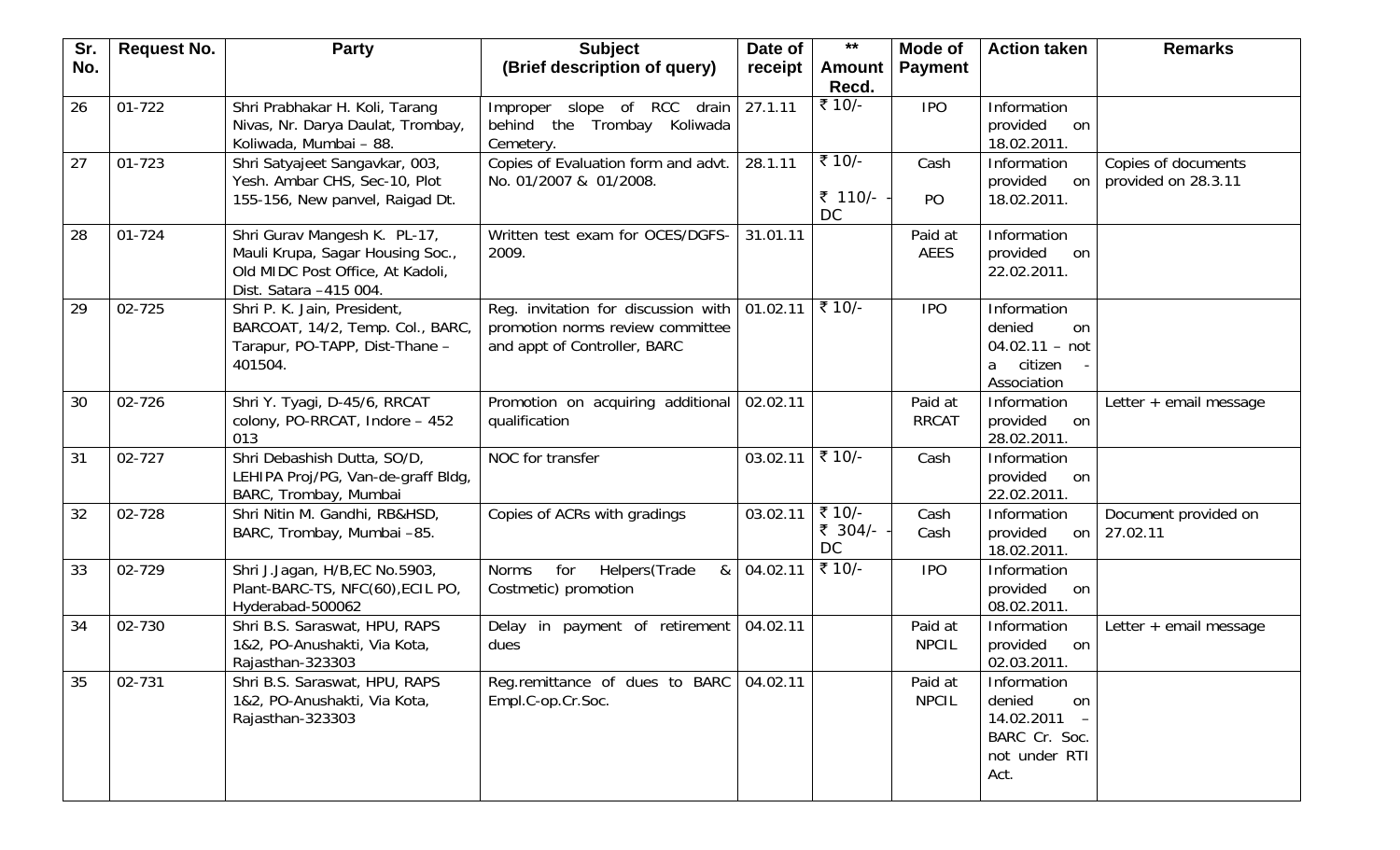| Sr. | <b>Request No.</b> | <b>Party</b>                                                                                                                                                                               | <b>Subject</b>                                                                                                                    | Date of  | $***$                         | Mode of                  | <b>Action taken</b>                                                                                                                  | <b>Remarks</b>                  |
|-----|--------------------|--------------------------------------------------------------------------------------------------------------------------------------------------------------------------------------------|-----------------------------------------------------------------------------------------------------------------------------------|----------|-------------------------------|--------------------------|--------------------------------------------------------------------------------------------------------------------------------------|---------------------------------|
| No. |                    |                                                                                                                                                                                            | (Brief description of query)                                                                                                      | receipt  | <b>Amount</b><br>Recd.        | <b>Payment</b>           |                                                                                                                                      |                                 |
| 36  | 02-732             | Shri Dilip Y.Lad, Spl.Recovery<br>Officer, C-op. Soc., Maharashtra<br>State, C/o.Vishal Janseva Co-<br>op.Cr.Soc., Shop No.3, Gold-Mist,<br>Thakur Complex, Kandivali(E),<br>Mumbai-400101 | Details of Salary etc. in. r/o Shri<br>Dhondiram Rama Jadhav, H(BC),<br>Tr.Divn., EmpNo.16226                                     | 07.02.11 | ₹ 10/-                        | <b>Bankers</b><br>Cheque | Information<br>denied<br>u/s.<br>8(1)(j)<br><b>on</b><br>23.03.2011.                                                                 | Appln fee recd on<br>21.03.2011 |
| 37  | 02-733             | Shri P.Rajendra Prasad,<br>Foreman(A), EC No.3935, Plant<br>QCT, NFC, ECIL (PO), Hyderabad-<br>500062                                                                                      | Copy of DAE norms stipulating<br>min.60% marks in higher qualifying<br>for<br>promotion<br>exam.<br>to<br>Scientific/Tech. grades | 08.02.11 |                               | Paid at<br><b>DAE</b>    | Information<br>provided<br>on<br>14.02.2011.                                                                                         |                                 |
| 38  | 02-734             | Shri Bhupendra Singh Rawat, C-<br>26/4, RRCAT Golony,<br>Indore-452 013                                                                                                                    | Promotion on acquiring additonla<br>qualification                                                                                 | 08.02.11 | ₹ 10/-                        | <b>IPO</b>               | Information<br>denied<br>on<br>09.03.2011<br>interpretations<br>not allowed.                                                         |                                 |
| 39  | 02-735             | Shri Sanjay Sonwal,<br>Kapasan, Chitorhgad,<br>Dist-Rajasthan-312 202.                                                                                                                     | of<br>Applicaltion<br>for<br>the<br>post<br>Helper/A(CM)                                                                          | 08.02.11 | ₹ 10/-<br>₹ 10/-<br><b>DC</b> | <b>IPO</b><br><b>IPO</b> | Information<br>provided<br>on<br>02.03.2011.                                                                                         | Issued in Hindi                 |
| 40  | 02-736             | Shei Jeevanlal Harijan,<br>Udaypur Road,<br>Bapunagar, Kapasan,<br>Chittorhgad,<br>Dist-Rajasthan-312202.                                                                                  | Application for<br>the<br>of<br>post<br>Helper/A(CM)                                                                              | 08.02.11 | ₹ 10/-<br>₹ 10/-<br>DC        | <b>IPO</b><br><b>IPO</b> | Information<br>provided<br>on<br>02.03.2011.                                                                                         | Issued in Hindi                 |
| 41  | 02-737             | Shri Praveen G. Patil,<br>Tarabai Niwas,<br>Payalipada, Trombay,<br>Mumbai - 400 088.                                                                                                      | Employment to local land affected<br>people.                                                                                      | 08.02.11 | ₹ 10/-                        | <b>IPO</b>               | Transfered<br>$6(3)$ to<br>u/s.<br><b>BARCF</b><br>PIO <sub>s</sub><br>Tarapur,<br>at<br>Kalpakkam<br>&<br>Mysore<br>on<br>16.03.11. | Appln fee recd on 01.03.11      |
| 42  | 02-738             | Shri Rupesh H.Pimpale,<br>A-301, Gangotri CHS Ltd., Sect.12,<br>Khanda Col., New Panvel(w)-410<br>206.                                                                                     | Service book details of Shri H.N.   09.02.11  <br>Pimpale, Ex-Security Guard.                                                     |          |                               |                          | <b>Transfered</b><br>u/s. 6(3)<br>to<br>PIO, BARC (T)<br>on 11.02.11.                                                                |                                 |
| 43  | 02-739             | Shri Madhale R.D., Sunil Kirana<br>Stores, Opp. Bharat Nagar Transit<br>Camp., Mankhurd(w), Mumbai-<br>400043                                                                              | Period of Employment of Smt.Maya<br>R.Madhale                                                                                     | 10.02.11 | ₹ 10/-                        | Cash                     | Information<br>provided<br>on<br>18.02.2011.                                                                                         |                                 |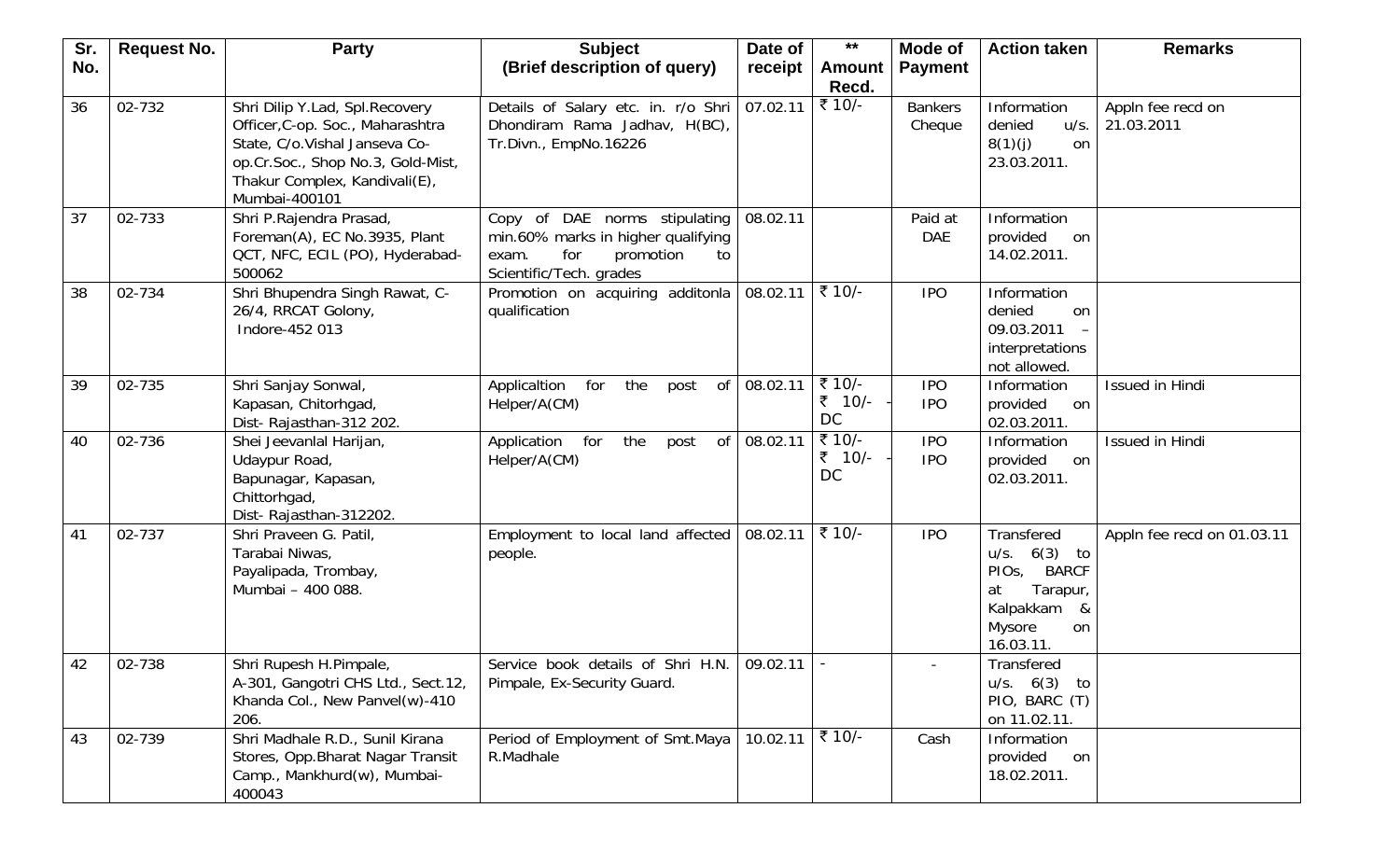| Sr. | <b>Request No.</b> | <b>Party</b>                                                                                     | <b>Subject</b>                                                                                             | Date of  | $***$                         | Mode of            | <b>Action taken</b>                                                          | <b>Remarks</b>                  |
|-----|--------------------|--------------------------------------------------------------------------------------------------|------------------------------------------------------------------------------------------------------------|----------|-------------------------------|--------------------|------------------------------------------------------------------------------|---------------------------------|
| No. |                    |                                                                                                  | (Brief description of query)                                                                               | receipt  | <b>Amount</b><br>Recd.        | <b>Payment</b>     |                                                                              |                                 |
| 44  | 02-740             | Shri K. Arani, Tech./A, IC No.7290,<br>KARP, BARCF, Kalpakkam-603 102                            | Details of leave etc. in respect of<br>Shri K.V. Jayaraj, SA/E, BARC,<br>Mumbai                            | 11.02.11 | ₹ 10/-                        | <b>IPO</b>         | Information<br>denied<br>u/s.<br>8(1)(j)<br>on<br>17.02.2011.                |                                 |
| 45  | 02-741             | Shri D. Dutta, SO/D, LEHIPA<br>Proj./PG, Van-de-graff, BARC,<br>Trombay, Mumbai-85               | Date of<br>opening,<br>purpose<br>&<br>continuation of file opened<br>in<br>Psychiatrit OPD, BARC Hospital | 11.02.11 | ₹ 10/-                        | Cash               | Information<br>provided<br>on<br>09.03.2011.                                 |                                 |
| 46  | 02-742             | Dr.M.P.S. Ramani, 21, Paradise<br>Bldg.No.1, 289(E), Flank Rd, Sion,<br>Mumbai-400022            | Photocopy<br>of<br>reports<br>from<br>Assessing Officer to Countersigning<br>Officer                       | 11.2.11  | ₹ 10/-                        | <b>IPO</b>         | Information<br>provided<br>on<br>28.02.2011.                                 |                                 |
| 47  | 02-743             | Mrs.Sadhana A.Poyekar, Flat No.A-<br>19, Maharashtra CHS, Parel Vill.<br>Mumbai-400012           | AMC to electrical installation at<br><b>BARC Hospital.</b>                                                 | 112.11   | ₹ 10/-                        | <b>IPO</b>         | Information<br>provided<br>on<br>09.03.2011.                                 |                                 |
| 48  | 02-744             | Shri D. Karmakar, SA/B,<br>DCSEM/DAE, 1/AF, Bidhan Ngr,<br>Kolkatta - 70064                      | Additional Qualification regarding                                                                         | 14.2.11  | ₹ 10/-                        | <b>DD</b>          | Information<br>provided<br>on<br>28.02.2011.                                 |                                 |
| 49  | 02-745             | Smt. Archana V. Bhavtankar, Opp.<br>KOEL, Bhoite Ngr, Manaji Bhag,<br>Kirkee,<br>Pune - 411 003. | Details of various works undertaken<br>by IPD, BARC.                                                       | 15.2.11  | ₹ 10/-                        | <b>DD</b>          | <b>Under Process</b>                                                         | Appln fee recd on<br>17.03.2011 |
| 50  | 02-746             | Shri Ashok S. Mungekar,<br>ESD(V)/ESG, BARC Hospital,<br>Anushaktinagar, Mumbai - 94.            | Arrears of NDA and pay anomaly                                                                             | 15.2.11  | ₹ 10/-                        | Cash               | Information<br>provided<br>on<br>11.03.2011.                                 | Issued in Hindi                 |
| 51  | 02-747             | Shri M. C. Goel, 33, Venkatgiri,<br>A'nagar, Mumbai - 400 094.                                   | Promotion norms of all grades                                                                              | 18.2.11  | ₹ 10/-                        | Cash               | Information<br>provided<br>on<br>18.03.2011.                                 |                                 |
| 52  | 02-748             | Shri M. C. Goel, Secretaru,<br>BARCOA, 1-346-S, Mod Labs,<br>BARC, Trombay, Mumbai -<br>400085.  | Promotion Norms of Scientific &<br><b>Technical officials in DAE</b>                                       | 18.2.11  | ₹ 10/-                        | Cash               | Information<br>denied<br>on<br>21.02.2011<br>not a citizen -<br>Association. |                                 |
| 53  | 02-749             | Shri Sanjay P. Pardhi, Tech.F1,<br>CDM, BARC, Trombay,<br>Mumbai-400085                          | Deptt.Qualifying Exam.                                                                                     | 18.02.11 | ₹ 10/-<br>₹ 30/-<br><b>DC</b> | <b>IPO</b><br>Cash | Information<br>provided<br>on<br>17.03.2011.                                 |                                 |
| 54  | 02-750             | Shri V.B.Chandran, Steno.Gr.I,<br>Em.No.9107, Dhruva,<br>BARC, Trombay, Mumbai-400085            | of<br>PF<br>Signed<br>copy<br>Annual<br>Statement                                                          | 22.02.11 | ₹ 10/-<br>₹ 20/-<br><b>DC</b> | <b>IPO</b><br>Cash | Information<br>provided<br>on<br>16.03.2011.                                 |                                 |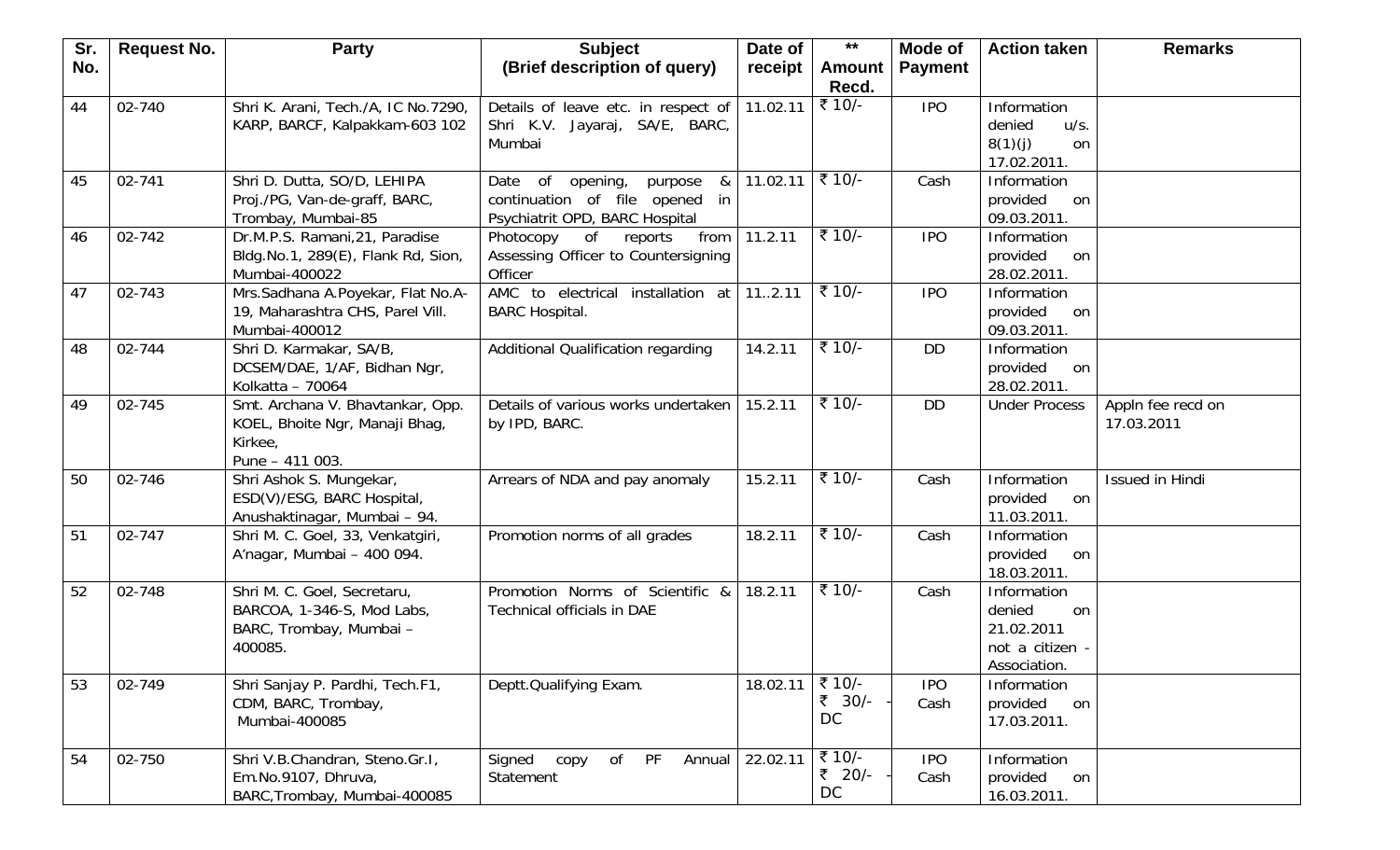| Sr. | <b>Request No.</b> | <b>Party</b>                       | <b>Subject</b>                                   | Date of  | $***$  | Mode of        | <b>Action taken</b>           | <b>Remarks</b>       |
|-----|--------------------|------------------------------------|--------------------------------------------------|----------|--------|----------------|-------------------------------|----------------------|
| No. |                    |                                    | (Brief description of query)                     | receipt  | Amount | <b>Payment</b> |                               |                      |
|     |                    |                                    |                                                  |          | Recd.  |                |                               |                      |
| 55  | 02-751             | Shri D.G. Juwatkar, RRMD/CIRUS,    | Apptt.of Election Officer for election           | 23.02.11 | ₹ 10/- | Cash           | Information                   |                      |
|     |                    | BARC, Trombay, Mumabai-400085.     | members<br><b>of</b><br><b>BARC</b><br>Co-<br>0f |          |        |                | denied<br>on                  |                      |
|     |                    |                                    | op.Cr.Soc.Ltd.                                   |          |        |                | 07.03.2011                    |                      |
|     |                    |                                    |                                                  |          |        |                | <b>BARC</b><br>Cr.            |                      |
|     |                    |                                    |                                                  |          |        |                | Soc., not<br>covered under    |                      |
|     |                    |                                    |                                                  |          |        |                | RTI Act.                      |                      |
| 56  | 02-752             | Shri K.K. Verma, RTD/Hall-7, BARC, | Benefits to Physically challenged                | 28.02.11 | ₹ 10/- | Cash           | Information                   |                      |
|     |                    | Trombay,                           | persons                                          |          |        |                | provided<br>on                |                      |
|     |                    | Mumbai-400085                      |                                                  |          |        |                | 28.03.2011.                   |                      |
| 57  | 02-753             | Shri Raja Jumma Khan,              | Reg.Family pension to wife                       | 28.02.11 | ₹ 10/- | <b>IPO</b>     | Information                   |                      |
|     |                    | Vijayalaxmi Hotel, R.No.9, Prayag  |                                                  |          |        |                | provided<br>on                |                      |
|     |                    | Nagar Soc., L.U. Gadkari Rd.,      |                                                  |          |        |                | 16.03.2011.                   |                      |
|     |                    | Chembur, Mumbai-74                 |                                                  |          |        |                |                               |                      |
| 58  | 02-754             | Shri G.Q. Sofi, HVD-1,             | Payment of PRIS(G)                               | 28.02.11 | ₹ 10/- | <b>IPO</b>     | Information                   |                      |
|     |                    | NRL, BARC, /SGR, APsD, Srinagar    |                                                  |          |        |                | provided<br>on                |                      |
| 59  | 02-755             | Shri Mohan Lal, T/C, WMF, BARC,    | Reg.restriction on signing muster                | 01.03.11 | ₹ 10/- | <b>DD</b>      | 17.03.2011.<br>Transfered     |                      |
|     |                    | Tarapur                            |                                                  |          |        |                | u/s. 6(3)<br>to               |                      |
|     |                    |                                    |                                                  |          |        |                | PIO, BARC (T)                 |                      |
|     |                    |                                    |                                                  |          |        |                | on 07.03.11.                  |                      |
| 60  | 02-756             | Shri R. K. Gupta, 701,             | Particulars of disabled employees                | 04.3.11  | ₹ 10/- | <b>IPO</b>     | Information                   |                      |
|     |                    | Sterling Apt., LJG Marg, Deonar,   | and facilities provided to them.                 |          |        |                | provided<br>on                |                      |
|     |                    | Mumbai - 88                        |                                                  |          |        |                | 24.03.2011.                   |                      |
|     |                    |                                    |                                                  |          |        |                |                               |                      |
| 61  | 02-757             | Shri M. R. Mir, Security Guard,    | Denial of PRIS (G)                               | 04.3.11  | ₹ 10/- | <b>IPO</b>     | Information                   |                      |
|     |                    | Srinagar.                          |                                                  |          |        |                | provided<br>on<br>17.03.2011. |                      |
| 62  | 02-758             | Shri G. P. Singh, Sr. Security     | Regarding<br>Training<br>Security<br>to          | 04.3.11  | ₹ 10/- | <b>IPO</b>     | Information                   |                      |
|     |                    | Guard, Security Section            | Guard                                            |          |        |                | provided<br>on                |                      |
|     |                    | (PRAFPUL, S Site)                  |                                                  |          |        |                | 29.03.2011.                   |                      |
|     |                    |                                    |                                                  |          |        |                |                               |                      |
| 63  | 02-759             | Shri N. M. Gandhi, RB&HSD, BMG,    | Particulars of Officers who had 10.3.11          |          | ₹ 10/- | Cash           | Information                   | Document provided on |
|     |                    | <b>BARC</b>                        | been abroad for postdoctoral                     |          | ₹ 12/- | Cash           | provided                      | on 05.04.2011        |
|     |                    |                                    | research while on EOL                            |          | DC     |                | 28.03.2011.                   |                      |
| 64  | 02-760             | Shri D. G. Juwatkar, CIRUS/RRMD,   | Action Taken Report on letters 11.3.11           |          | ₹ 10/- | Cash           | Information                   |                      |
|     |                    | BARC, Trombay, Mumbai              | regarding violation of CCS Conduct               |          |        |                | provided<br>on                |                      |
|     |                    |                                    | Rules, 1964                                      |          |        |                | 30.03.2011.                   |                      |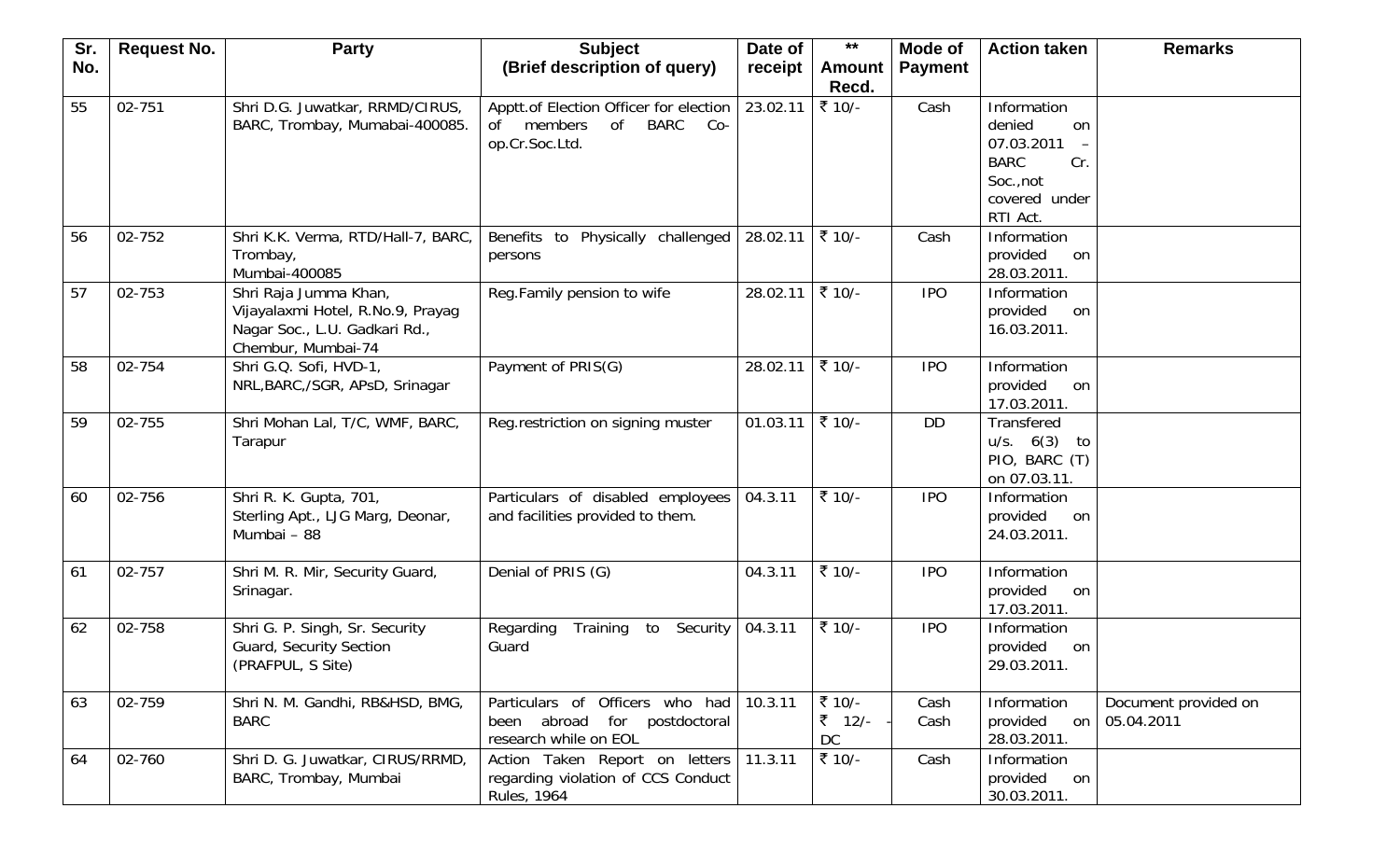| Sr. | <b>Request No.</b> | <b>Party</b>                         | <b>Subject</b>                                             | Date of                                     | $***$              | Mode of        | <b>Action taken</b>  | <b>Remarks</b> |
|-----|--------------------|--------------------------------------|------------------------------------------------------------|---------------------------------------------|--------------------|----------------|----------------------|----------------|
| No. |                    |                                      | (Brief description of query)                               | receipt                                     | <b>Amount</b>      | <b>Payment</b> |                      |                |
|     |                    |                                      |                                                            |                                             | Recd.              |                |                      |                |
| 65  | 03-761             | Shri. Sudarshan Nair , Sahyadri      | Clarification reg. pay fixation.                           | 15.03.11                                    | ₹ 10/-             | <b>IPO</b>     | Information          |                |
|     |                    | C/17, A Nagar, Mumbai-400094         |                                                            |                                             | ₹ 20/-             | <b>IPO</b>     | provided<br>on       |                |
|     |                    |                                      |                                                            |                                             | DC                 |                | 31.03.2011.          |                |
| 66  | 03-762             | Shri Yagyaprakash Mishra, N-4 old    | Clarification reg. pay fixation.                           | 15.03.11                                    | ₹ 10/-             | <b>IPO</b>     | Information          |                |
|     |                    | Mandala, BARC Col., Trombay,         |                                                            |                                             | ₹ 20/-             | <b>IPO</b>     | provided<br>on       |                |
|     |                    | Mumbai-400088                        |                                                            |                                             | DC                 |                | 31.03.2011.          |                |
| 67  | 03-763             | Smt. Swati V. Kokale,                | PF<br>Information<br>regarding                             | 15.03.11                                    | ₹ 10/-             | <b>IPO</b>     | <b>Under Process</b> |                |
|     |                    | R.M. 33, Shivdas Chapsi Rd.          | Nomination etc. in r/o Shrii. V. S.                        |                                             |                    |                |                      |                |
|     |                    | Dongari, Mumbai-09                   | Kokale, UED.                                               |                                             |                    |                |                      |                |
| 68  | $03-764(1)$        | Shri. Vikas K. Telang, SolF, RED     | CR Grades for period from 1992 till                        | 15.03.11                                    | ₹ 10/-             | Cash           | <b>Under Process</b> |                |
|     |                    | BARC.                                | year 2010                                                  |                                             |                    |                |                      |                |
|     |                    | C/508/536, ENo.14606                 |                                                            |                                             |                    |                |                      |                |
| 69  | $03-764(2)$        | Shri Vikas K. Telang SolF, RED       | List of officers of BARC promoted                          | $15.03.11$ ₹ 10/-                           |                    | Cash           | <b>Under Process</b> |                |
|     |                    | BARC.                                | from So/E to So/F year 2004                                |                                             |                    |                |                      |                |
|     |                    | C/508/536, ENo.14606                 |                                                            |                                             |                    |                |                      |                |
| 70  | $03 - 764(3)$      | Shri. Vikas K. Telang SolF, RED      | <b>of</b><br>officers<br>from<br><b>BARC</b><br>List       | 15.03.11                                    | $\frac{1}{5}$ 10/- | Cash           | <b>Under Process</b> |                |
|     |                    | BARC.                                | promotted from SO/F to SG/G year                           |                                             |                    |                |                      |                |
|     |                    | C/508/536, ENo.14606                 | 2009.                                                      |                                             |                    |                |                      |                |
| 71  | $03-764(4)$        | Shri. Vikas K. Telang SolF, RED      | $\overline{of}$<br>officers<br>from<br><b>BARC</b><br>List | 15.03.11                                    | ₹ 10/-             | Cash           | <b>Under Process</b> |                |
|     |                    | BARC.                                | promotted from SO/F to SO/G-year                           |                                             |                    |                |                      |                |
|     |                    | C/508/536, ENo.14606                 | 2010.                                                      |                                             |                    |                |                      |                |
| 72  | $03 - 764(5)$      | Shri. Vikas K. Telang SolF, RED      | Promotion Norms in year 2003 -                             | 15.03.11                                    | ₹ 10/-             | Cash           | <b>Under Process</b> |                |
|     |                    | BARC.                                | Promotion SOIE to SoIF                                     |                                             |                    |                |                      |                |
|     |                    | C/508/536, E No.14606                |                                                            |                                             |                    |                |                      |                |
| 73  | $03 - 764(6)$      | Shri. Vikas K. Telang SolF, RED      | Promotion norms prevailing in year                         | 15.03.11                                    | ₹ 10/-             | Cash           | <b>Under Process</b> |                |
|     |                    | BARC.                                | 2008 & 2009 for promotion from                             |                                             |                    |                |                      |                |
|     |                    | C/508/536, E No.14606                | SO/F to SO/G -MRP 5 years.                                 |                                             |                    |                |                      |                |
| 74  | $03 - 764(7)$      | Shri. Vikas K. Telang SolF, RED      | Promotion norms prevailing in year                         | 15.03.11                                    | ₹ 10/-             | Cash           | <b>Under Process</b> |                |
|     |                    | BARC.                                | 2008 & 2009 for promotion from                             |                                             |                    |                |                      |                |
|     |                    | C/508/536, E No.14606                | SO/F to SO/G -in 6 years.i.e.                              |                                             |                    |                |                      |                |
|     |                    |                                      | MRP of 5 years plus one year                               |                                             |                    |                |                      |                |
| 75  | $03 - 764(8)$      | Shri. Vikas K. Telang SolF, RED      | Promotion record of two officers                           | $15.03.11$ $\bar{\xi}$ $\overline{10/-}$    |                    | Cash           | <b>Under Process</b> |                |
|     |                    | BARC.                                | from RED                                                   |                                             |                    |                |                      |                |
|     |                    | C/508/536, E No.14606                |                                                            |                                             |                    |                |                      |                |
| 76  | 03-765             | Shri. Bharat K. Harijan, T-11, 29-G, | Application for the post of Helper                         | $16.03.11$ $\overline{5}$ $\overline{10/-}$ |                    | <b>IPO</b>     | <b>Under Process</b> |                |
|     |                    | Anukiran Colony, Rawatbhata,         | $'A'$ (cm)                                                 |                                             |                    |                |                      |                |
|     |                    | Bhabhanagar, Chitorhgarh.            |                                                            |                                             |                    |                |                      |                |
|     |                    | PIN-323307                           |                                                            |                                             |                    |                |                      |                |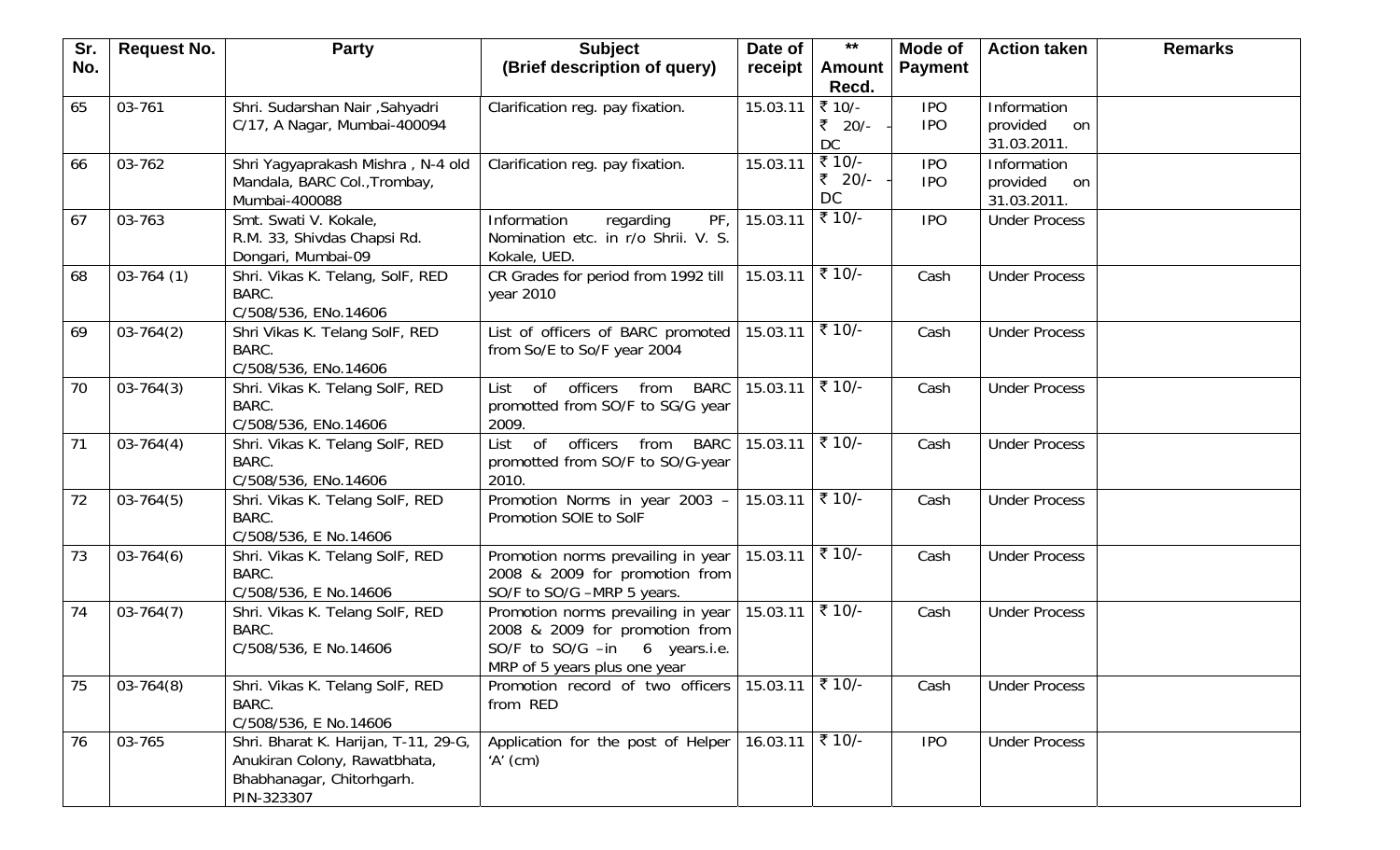| Sr. | <b>Request No.</b> | <b>Party</b>                                                                                                                                          | <b>Subject</b>                                                                                                     | Date of | $***$         | Mode of                | <b>Action taken</b>  | <b>Remarks</b> |
|-----|--------------------|-------------------------------------------------------------------------------------------------------------------------------------------------------|--------------------------------------------------------------------------------------------------------------------|---------|---------------|------------------------|----------------------|----------------|
| No. |                    |                                                                                                                                                       | (Brief description of query)                                                                                       | receipt | <b>Amount</b> | <b>Payment</b>         |                      |                |
|     |                    |                                                                                                                                                       |                                                                                                                    |         | Recd.         |                        |                      |                |
| 77  | 03-766             | Shri S. K. H. Auluck,<br>14, Malayagiri, A-nagar, Mumbai -<br>94.                                                                                     | Clarification<br>regarding<br>accountability for delay in decision<br>making as per DoPT orders dated<br>16.2.2004 | 17.3.11 |               | Paid at<br><b>DoPT</b> | <b>Under Process</b> |                |
| 78  | 03-767             | Shri Anshul Agarwal, Flat No. 13,<br>Doctor's Hostel No. 1, BMHRC<br>Campus, Bhopal - 462038                                                          | Salary/Stipend to Resident Doctors<br>working in BARC Hospital                                                     | 18.3.11 | ₹ 10/-        | <b>IPO</b>             | <b>Under Process</b> |                |
| 79  | $03-768(1)$        | Smt. Neha Varun Gupta, 12-B,<br>Dhawalgiri, A-nagar, Mumbai - 94.                                                                                     | Inf. regarding FIR against Shri 21.3.11<br>Surender Kumar, SO/H, WMD, u/s.<br>498 (A)                              |         | ₹ 10/-        | Cash                   | <b>Under Process</b> |                |
| 80  | $03-768(2)$        | Smt. Neha Varun Gupta, 12-B,<br>Dhawalgiri, A-nagar, Mumbai - 94.                                                                                     | Inf. regarding complaint against   21.3.11<br>BARC officials who is running<br>business.                           |         | ₹ 10/-        | Cash                   | <b>Under Process</b> |                |
| 81  | $03-768(3)$        | Smt. Neha Varun Gupta, 12-B,<br>Dhawalgiri, A-nagar, Mumbai - 94.                                                                                     | Certified copies of leave record,<br>official tour, etc.                                                           | 21.3.11 | ₹ 10/-        | Cash                   | <b>Under Process</b> |                |
| 82  | $03-768(4)$        | Smt. Neha Varun Gupta, 12-B,<br>Dhawalgiri, A-nagar, Mumbai - 94.                                                                                     | Certified copies of IPRs                                                                                           | 21.3.11 | ₹ 10/-        | Cash                   | <b>Under Process</b> |                |
| 83  | 03-769             | Shri Amit. K Chouksey, H. No. 69,<br>Ground Floor, 6 <sup>th</sup> main, 18 <sup>th</sup> A-<br>cross, NS Palya, BTM 2 stage,<br>Bangalore - 560 076. | Additional qualification                                                                                           | 21.3.11 | ₹ 10/-        | <b>IPO</b>             | <b>Under Process</b> |                |
| 84  | 03-770             | Shri Manoj Krishna Tarale,<br>Sukhwani Residency, Ganesh<br>Nagar, Dapodi, Pune -411 012.                                                             | Inf. regarding clearance of bill for<br>work carried out in BARC                                                   | 23.3.11 | ₹ 10/-        | DD                     | <b>Under Process</b> |                |
| 85  | 03-771             | Shri D. K. Ram, Qtr. No. B-36/5,<br>RRCAT Col., Indore (MP), Pin - 452<br>013.                                                                        | Additional qualifications                                                                                          | 23.3.11 | ₹ 10/-        | <b>IPO</b>             | <b>Under Process</b> |                |
| 86  | 03-772             | Shri Srinivasa B. R., #27, Railway<br><b>Qtrs, Vontikoppal Rly. Colony</b><br>(VRC), Yadavagiri, Mysore- 570<br>020, Karnataka                        | Duties of Nurse, Pharmacist, etc.                                                                                  | 23.3.11 | ₹ 10/-        | <b>IPO</b>             | <b>Under Process</b> |                |
| 87  | 03-773             | Shri Satyajeet Sagavkar, 003,<br>Yash-Amber CHS, Plot 155-156,<br>Sector 10, New Panvel, Tal -<br>Panvel, Dist. Raigad.                               | Result of cat-II Trainee Selection.                                                                                | 23.3.11 | ₹ 10/-        | <b>DD</b>              | <b>Under Process</b> |                |
| 88  | 03-774             | Shri Akash Saraf, CDM, BARC,<br>Trombay, Mumbai - 400 085.                                                                                            | acquiring<br>higher<br>Promotion on<br>qualifications                                                              | 24.3.11 | ₹ 10/-        | Cash                   | <b>Under Process</b> |                |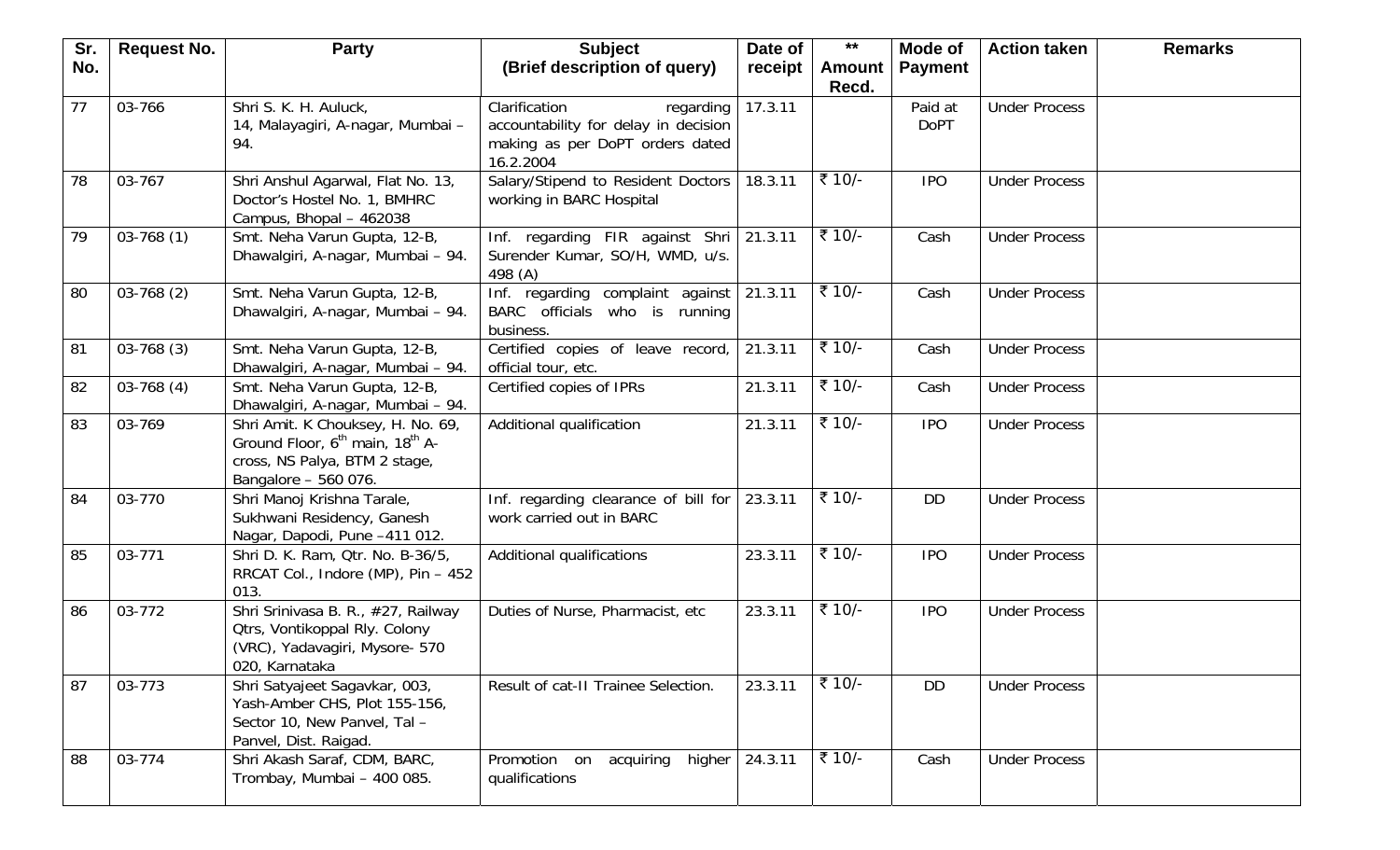| Sr. | <b>Request No.</b> | <b>Party</b>                                                                                     | <b>Subject</b>                                                                         | Date of | $***$                  | Mode of                | <b>Action taken</b>  | <b>Remarks</b> |
|-----|--------------------|--------------------------------------------------------------------------------------------------|----------------------------------------------------------------------------------------|---------|------------------------|------------------------|----------------------|----------------|
| No. |                    |                                                                                                  | (Brief description of query)                                                           | receipt | <b>Amount</b><br>Recd. | <b>Payment</b>         |                      |                |
| 89  | 03-775             | Smt. Neha Varun Gupta, 12-B,<br>Dhawalgiri, A-nagar, Mumbai - 94.                                | of<br>Details<br>products/<br>services<br>provided to BARC by M/s. Varun<br>Udyog etc. | 28.3.11 | ₹ 10/-                 | Cash                   | <b>Under Process</b> |                |
| 90  | 03-776             | Shri J.R.S. Reddy, C-5-1/6, D. No.<br>224, HWPM Colony,<br>Aswapuram - 507 116.                  | Criteria for payment of PRIS (G)                                                       | 29.3.11 |                        | Paid at<br><b>DAE</b>  | <b>Under Process</b> |                |
| 91  | 03-777             | Shri A. I. Kirmani, House No. 12,<br>Room No. 1, Adhchini Village,<br>New Delhi - 17.            | OCES/DGFS-2010<br>non-Gate<br>for<br>categeria                                         | 29.3.11 | ₹ 10/-                 | <b>IPO</b>             | <b>Under Process</b> |                |
| 92  | 03-778             | Kum. Abhilasha Khare, House No.<br>12, Room No. 1, Adhchini Village,<br>New Delhi - 17.          | Cut-off of OCES/DGFS - 2010<br><b>Electrical Engineering Discipline</b>                | 29.3.11 | ₹ 10/-                 | <b>IPO</b>             | <b>Under Process</b> |                |
| 93  | 03-779             | Shri Ramesh Verma, 10, Bindal<br>Dharamshala Market, Bazat<br>Vakilan, Hisar - 125 001, Hariyana | Rules for instalation of X-ray, C.T.<br>Scan, MRI Machine etc.                         | 29.3.11 | $\sim$                 | Paid at PO,<br>Hissar  | <b>Under Process</b> |                |
| 94  | 03-780             | Shri Sunil Kumar Sahoo, SO/C,<br>TPD, 3-110-H, Mod Lab, BARC                                     | Criteria for awailing CHSS facility.                                                   | 30.3.11 |                        | Paid at<br><b>DCSE</b> | <b>Under Process</b> |                |

**\*\*** Amount received includes application fee and documentation charges.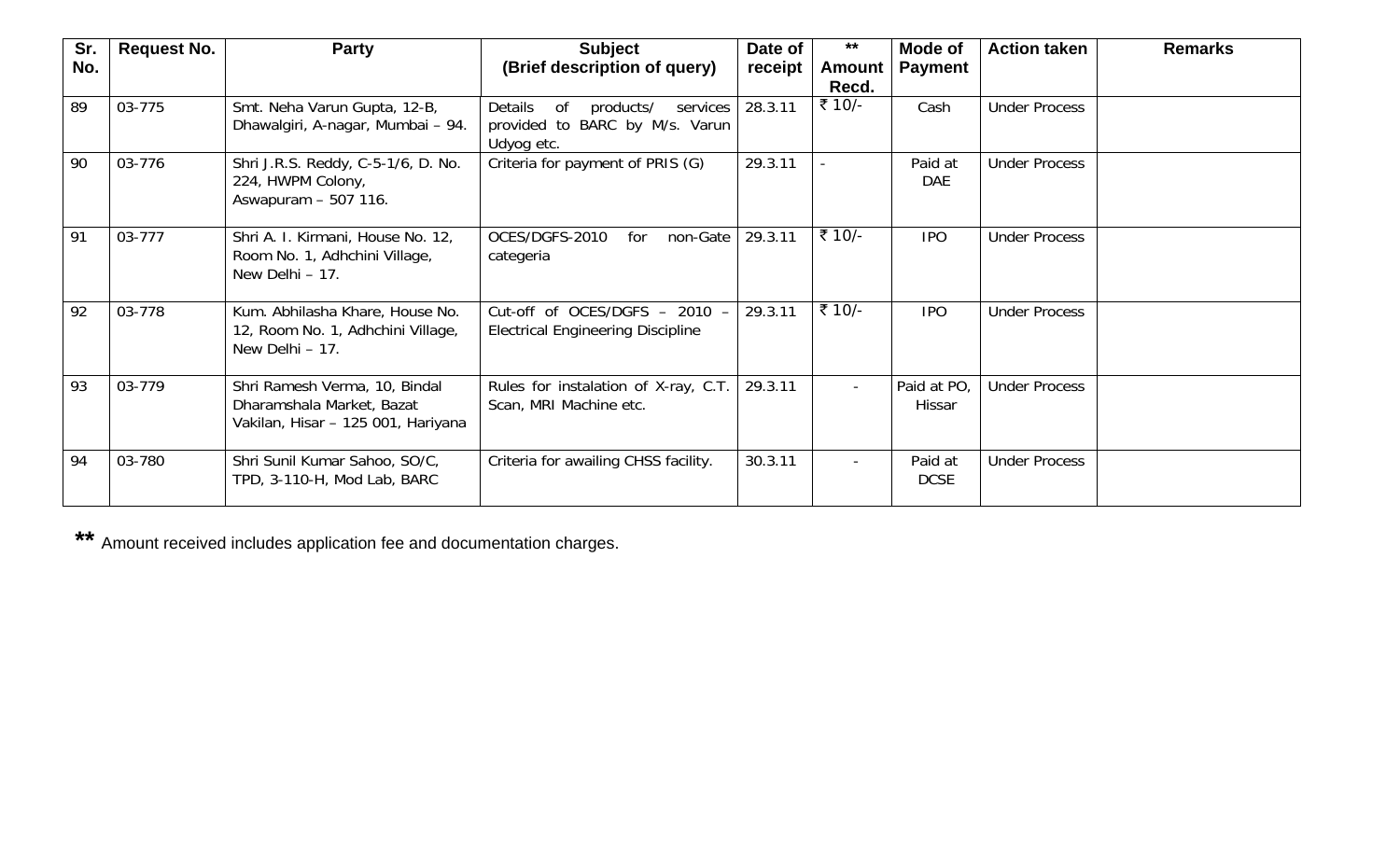## **FIRST APPEAL**

| Sr. | Request | Party                                                                                                                      | Subject                                                                                       | Date of  | Amount | Mode of | <b>Action</b>                                                                | <b>Disposal of Appeal</b>                                                           |
|-----|---------|----------------------------------------------------------------------------------------------------------------------------|-----------------------------------------------------------------------------------------------|----------|--------|---------|------------------------------------------------------------------------------|-------------------------------------------------------------------------------------|
| No. | No.     |                                                                                                                            | (Brief description of query)                                                                  | receipt  | Recd.  | Payment | taken                                                                        |                                                                                     |
| 1.  | 10-666  | Dr.Sreeramappa, Type-IV, Gr.II,<br>TAPS Colony, PO-TAPP,<br>Via.Boisar, Tal.Palghar,<br>Distt.Thane-401504                 | Record & Information of employees<br>of DAE.                                                  | 26.10.10 |        |         | Trd.u/s $6(3)$<br>to PIO, DAE<br>on 27.10.10                                 | Appeal to AA, DAE<br>received by PIO, BARC<br>on 22.2.11 disposed of<br>on 22.3.11. |
| 2.  | 12-682  | Shri D. Dutta,<br>SO/D, LEHIPA Proj.<br>P.G., BARC, Trombay,<br>Mumbai - 400 085.                                          | A copy of assessment officer review<br>following communication to Director,<br>Physics Group. | 2.12.10  |        |         | Information<br>provided on<br>03.02.11                                       | Appeal dated 10.02.2011<br>disposed off on 28.02.11                                 |
| 3.  | 12-687  | Smt. Vaddi Satyavathi,<br>C/o. Yedlapalli, Mavullu,<br>Thelukulavari Kollam, Atthili (PO &<br>Mandal) West Godavari Dt, AP | Pay particulars of husband Shri V. S.<br>N. Murthu, SA/D.                                     | 07.12.10 |        |         | Information<br>provided on<br>27.12.10                                       | Appeal dated 13.01.2011<br>disposed off on 27.01.11                                 |
| 4.  | 12-689  | Shri D. Dutta,<br>SO/D, LEHIPA Proj.<br>P.G., BARC, Trombay,<br>Mumbai - 400 085.                                          | Copies of ACRs pertaining to other<br>employees                                               | 09.12.10 |        |         | Information<br>denied<br>u/s<br>8(1)(j)<br>&<br>8(1)(e)<br>on<br>23.12.2010. | Appeal dtd 30.12.10<br>disposed of on 07.01.11.                                     |
| 5.  | 12-697  | Shri Devidas P. Chikane<br>Bldg -1, Room 17, Ganesh Appt,<br>Chitranjandas Road, Dombivali<br>$(E)$ ,<br>Thane - 421 201   | Sponsorship for the Post-Graduation<br>Programme at IIT/IISC                                  | 20.12.10 |        |         | Information<br>provided on<br>30.12.10                                       | Appeal dated 18.01.2011<br>disposed off on 27.01.11                                 |
| 6.  | 12-701  | Shri Y. Tyagi<br>D-4516, RRCAT Colony, PO<br>RRCAT, Indore - 452 013.                                                      | Additional<br>qualification<br>for<br>departmental promotion                                  | 21.12.10 |        |         | Information<br>provided on<br>12.01.11                                       | Appeal dated 20.03.2011<br>recd on 30.03.11 is<br>under process                     |
| 7.  | 01-707  | Shri T. Ratnavali, C/o. T. David<br>(Retd. HM), 1-1138, Pedavegi<br>Mandal, Janampet PO,<br>Eluru - 534 475, AP            | Written test for entry info OCES of<br><b>BARC</b>                                            | 10.01.11 |        |         | Information<br>provided on<br>01.02.2011.                                    | Appeal dated 03.03.2011<br>disposed off on<br>22.03.2011                            |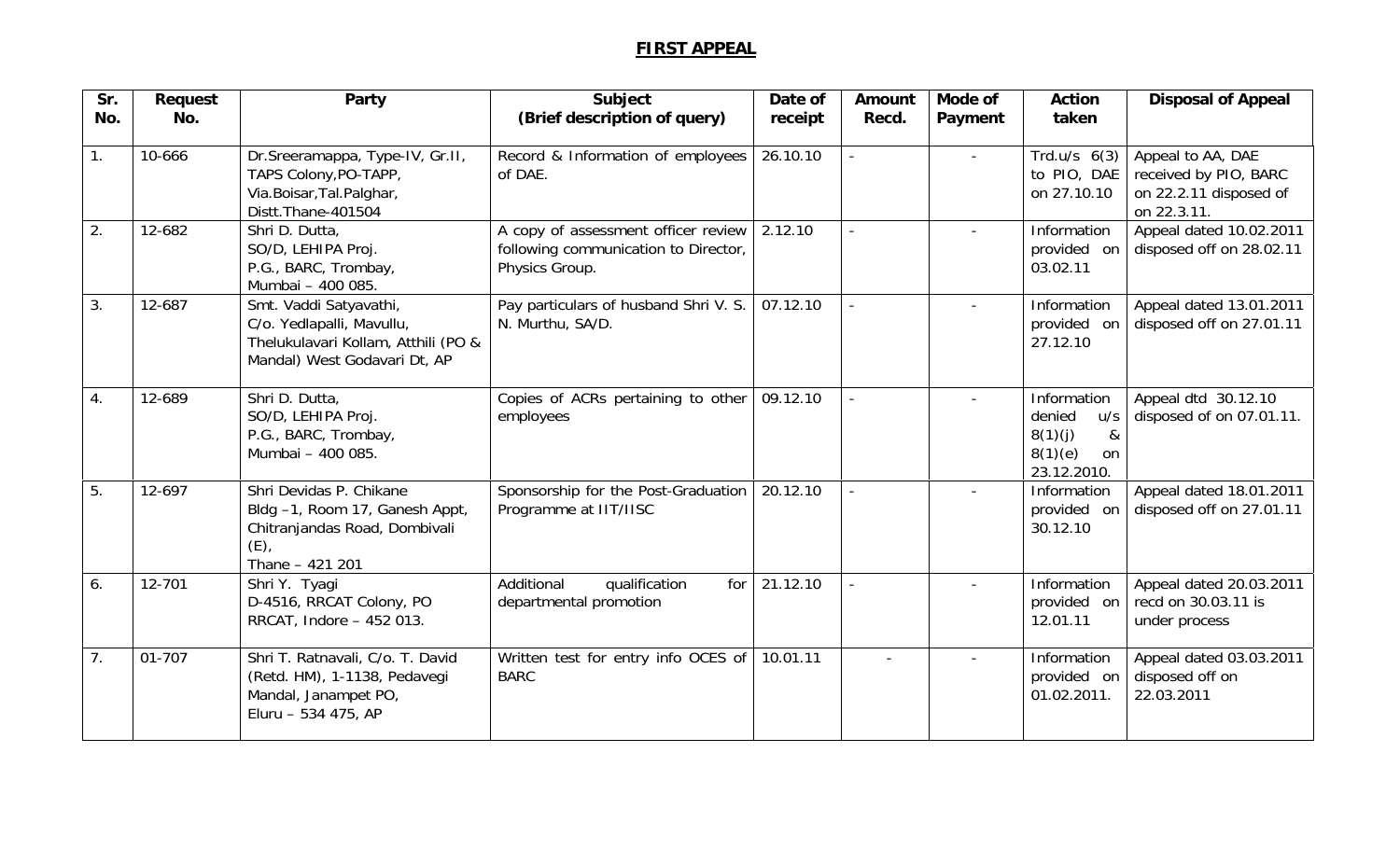| 8.  | 02-727 | Shri Debashish Dutta, SO/D,      | NOC for transfer                                    | 03.02.11 |                | Information      | Appeal dated 1.03.2011   |
|-----|--------|----------------------------------|-----------------------------------------------------|----------|----------------|------------------|--------------------------|
|     |        | LEHIPA Proj/PG, Van-de-graff     |                                                     |          |                | provided<br>- on | disposed off on 11.03.11 |
|     |        | Bldg, BARC, Trombay, Mumbai      |                                                     |          |                | 22.02.11         |                          |
| 9.  | 02-729 | Shri J.Jagan, H/B, EC No.5903,   | (Trade<br>Helpers<br><b>Norms</b><br>for<br>&       | 04.02.11 | $\blacksquare$ | Information      | Appeal dated 18.03.2011  |
|     |        | Plant-BARC-TS, NFC(60), ECIL PO, | Costmetic) promotion                                |          |                | provided on      | recd on 28.03.11 is      |
|     |        | Hyderabad-500062                 |                                                     |          |                | 08.02.11         | under process.           |
| 10  | 02-730 | Shri B.S. Saraswat, HPU, RAPS    | Delay in payment of retirement dues                 | 04.02.11 | Paid at        | Information      | Appeal dated 14.03.2011  |
|     |        | 1&2, PO-Anushakti, Via Kota,     |                                                     |          | <b>NPCIL</b>   | provided<br>- on | recd on 29.03.2011 is    |
|     |        | Rajasthan-323303                 |                                                     |          |                | 02.03.11         | under process.           |
| 11. | 02-740 | Shri K. Arani, Tech./A, IC       | Details of leave etc. in respect of 11.02.11        |          |                | Information      | Appeal dated 28.02.2011  |
|     |        | No.7290, KARP, BARCF,            | Shri K.V. Jayaraj, SA/E, BARC,                      |          |                | provided on      | disposed off on 09.03.11 |
|     |        | Kalpakkam-603 102                | Mumbai                                              |          |                | 17.02.11         |                          |
| 12. | 02-741 | Shri D. Dutta, SO/D, LEHIPA      | Date<br>of<br>opening,<br>8 <sub>1</sub><br>purpose | 11.02.11 |                | Information      | Appeal dated 11.03.2011  |
|     |        | Proj./PG, Van-de-graff, BARC,    | continuation of file<br>opened<br>in.               |          |                | provided on      | disposed off on 28.03.11 |
|     |        | Trombay, Mumbai-85               | Psychiatrit OPD, BARC Hospital                      |          |                | 09.03.11         |                          |
| 13. | 02-750 | Shri V.B.Chandran, Steno.Gr.I,   | Signed copy of PF Annual Statement                  | 22.02.11 |                | Information      | Appeal dated 30.03.2011  |
|     |        | Em.No.9107, Dhruva,              |                                                     |          |                | provided<br>-on  | is under process.        |
|     |        | BARC, Trombay, Mumbai-400085     |                                                     |          |                | 16.03.11         |                          |
| 14. | 02-751 | Shri D.G. Juwatkar, RRMD/CIRUS,  | Apptt.of Election Officer for election              | Cash     |                | Information      | Appeal dated 10.03.2011  |
|     |        | BARC, Trombay, Mumabai-          | BARC<br>members<br>$Co-$<br>0f<br>Ωf                |          |                | denied<br>on     | disposed off on 31.03.11 |
|     |        | 400085.                          | op.Cr.Soc.Ltd.                                      |          |                | 07.03.11         |                          |